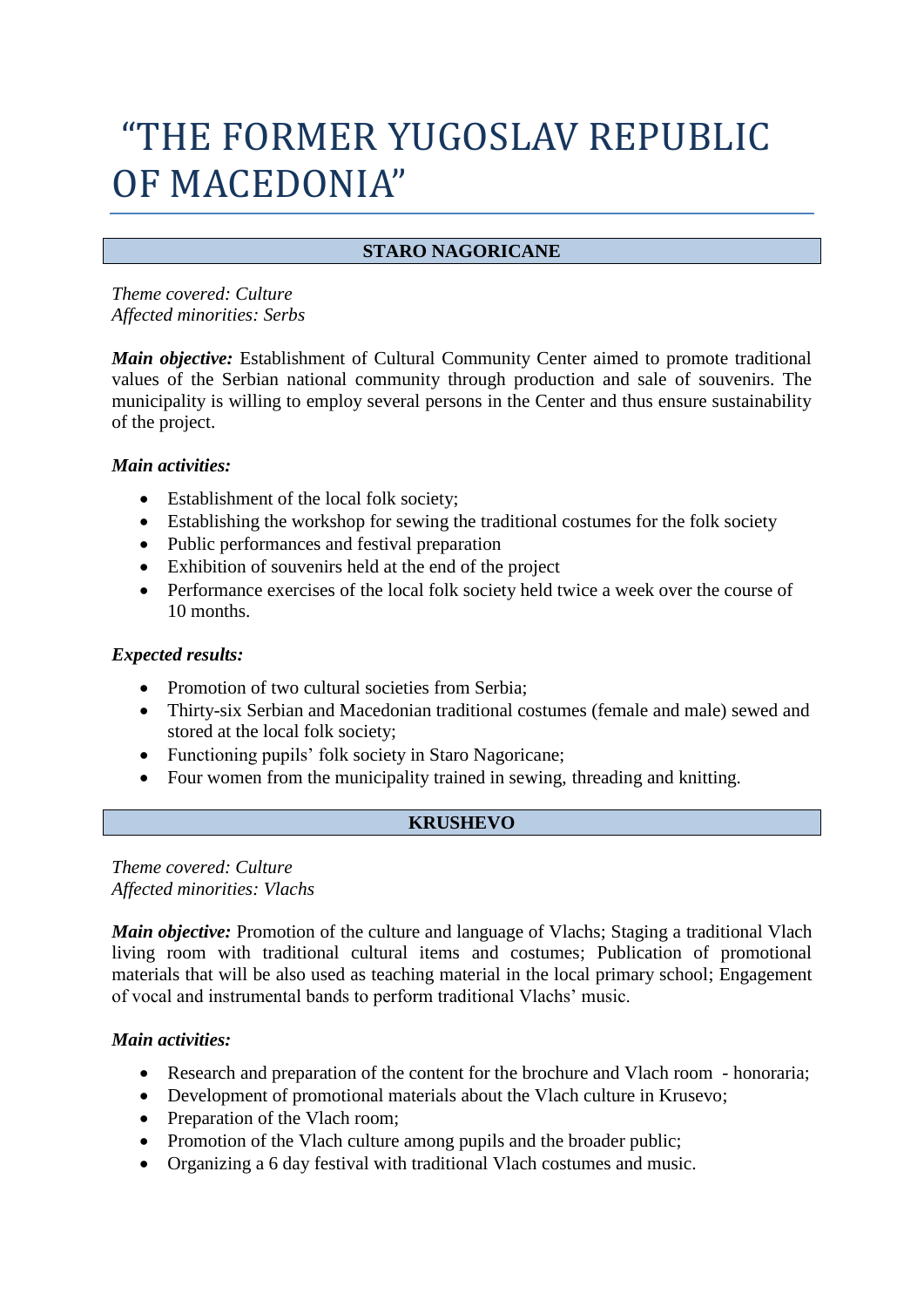# *Expected results:*

- Conducted and systematized research on the Vlach culture, language, customs, traditions, etc.
- Extended knowledge about the Vlach culture among pupils from different communities in Krusevo;
- Traditional Vlach room with exhibits:
- 40 traditional Vlach costumes:
- Prepared songs in Vlach language by pupils;
- Printed brochure and leaflet on the Vlach culture, language and customs in Macedonian, Vlach and English.

# **SARAJ SKOPJE**

*Theme covered: Effective participation Affected minorities: Albanians, Bosniaks*

*Main objective:* Enhancing the capacity of the Commission for inter-ethnic relations (CICR) to actively convene, participate in the work of the municipality and implement projects that improve inter-community relations.

# *Main activities:*

- Public debate;
- Three day training for the members of the CICR (12 people);
- Research;
- Joint meeting of municipal councilors from Saraj and Gjorce Petrov;
- CICR Meetings
- Printing, designing and translating publication, flyers, folders;
- Final project conference.

#### *Expected results:*

- Built Capacities of CICR members and other stakeholders;
- CICR put in place, harmonized with the Law on Local Self-Government and made it operational;
- Facilitated and improved relations between Saraj and Gjorce Petrov;
- Built awareness about the importance of CICR and interethnic relations among lay population;
- Shared knowledge and experience.

#### **TETOVO**

# *Theme covered: Effective participation Affected minorities: Albanians, Turks, Roma, Serbs, Bosniaks, Macedonians*

*Main objective:* Inclusion of all ethnic communities in the decision-making process at the local level through stipulation of successive continuity in the work of the Commission for inter-ethnic relations (CICR).